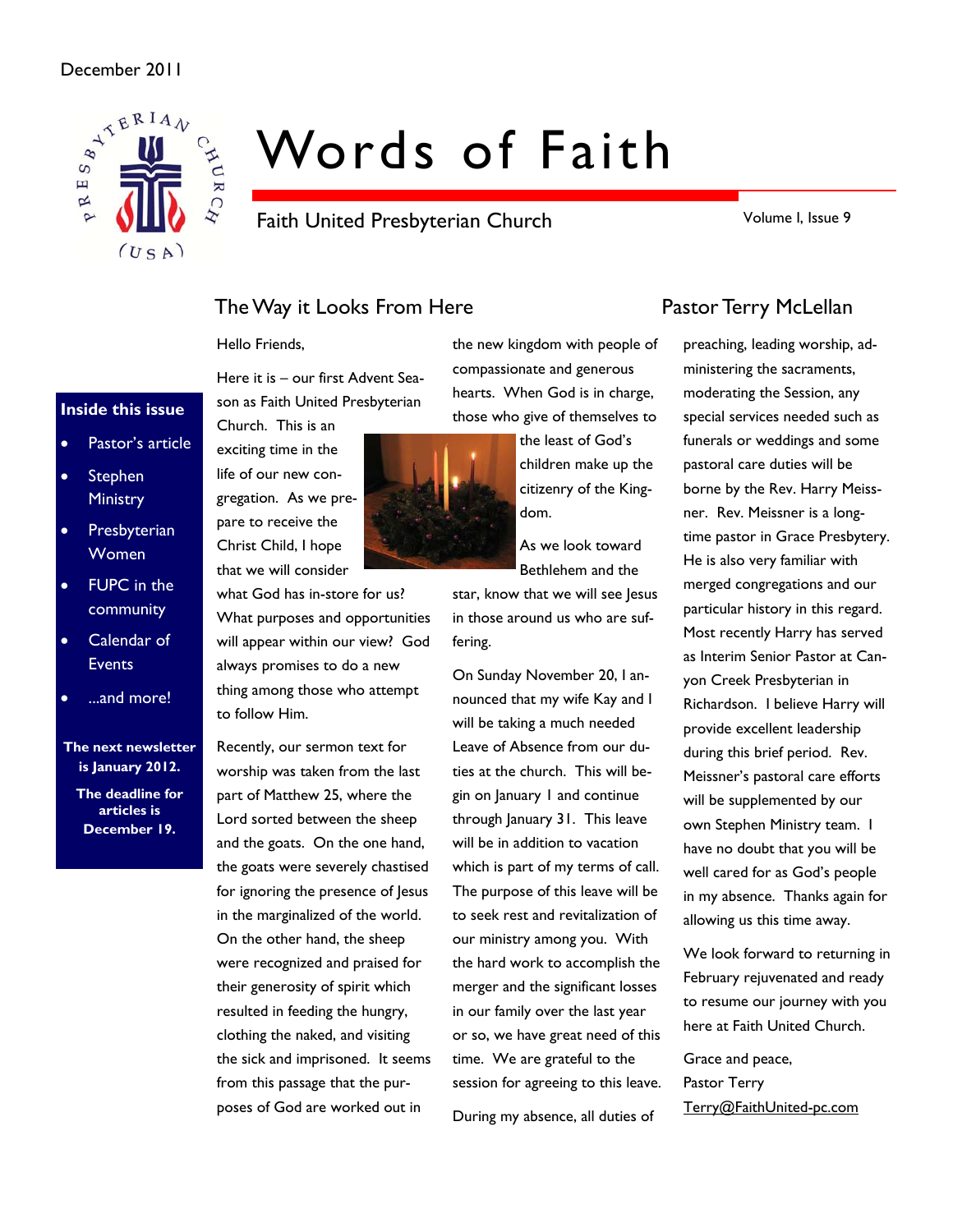# Page 2 Words of Faith

# Training continues! Jane Ingebritson

Six Stephen Minister Trainees and their three leaders continued training with the topic "Distinctively Christian Caring— Part 2" after a Thanksgiving break. This topic is based on the book that each student reads "Christian Caregiving – A Way of Life" by Kenneth Haugk. Other training in December will include "Process versus Results in Caregiving," and "Assertiveness: Relating Gently and Firmly—Parts 1 and 2" (these are based

on the book "Speaking the Truth in Love—How to Be An Assertive Christian" by Ruth N. Koch & Kenneth C. Haugk.

bible study led by Lois Duell. Hostesses for the day will be Linnie Hinkle

On December 15, the 3rd Thursday Evening Circle will meet at 7:00 p.m. at the home of Betty Laney.

The Starboard Stitchers will not meet in December but will resume meeting on

and Patsy Craig.

During the December 3 training, Kay McLellan and Dottie Cogar, Faith United's Parish Nurses, will explain their role in the congregation and how

Stephen Ministers can use the resources that Dottie and Kay have at their fingertips.

Stephen Ministry is a ministry in our congregation in which trained and supervised lay persons, called Stephen Ministers, provide one-to-one Christian care to individuals facing life challenges or difficulties.

Our three circles are continuing to flourish with excellent participation, imspirational bible study and great fellowship and food.

The 2nd Thursday Morning Circle will meet at 9:30 a.m. at the church on December 8. On December 13, the 2nd Tuesday Morning Circle will meet at the church at 10:30 a.m. Lunch will follow the

# Presbyterian Women Jeanne Sawyer, Publicity

**STEPHEN, MINISTRY** 



the first Tuesday in January and continue with their projects.

Looking forward to our Retreat on February 11, 2012, we will continue our baby blanket project benefiting Presbyterian Children's Home and Services.

The PW Coordinating Team will meet on Tuesday, December 6, at 7:00 p.m.

It is hard to believe that we are fast approaching the year 2012. I have now been with FUPC for close to six months. Where does the time go?

Several dedicated volunteers constantly strive to have the most up to date information available in the newsletter and on the website. Please let us

know if you notice an event that needs to be updated or adjusted before the next newsletter is published or on the website.

 With the new year will come new events, classes, meetings, etc. Please let me know the "news" of FUPC.

# From the editor **Brenda** Swindle

You may submit articles in writing to the church office or via email to

#### Brenda@FaithUnited-pc.com

The next issue will be January 2012. The deadline for articles is Monday, 12/19. Please do not hesitate to contact the church office if you or your group has information to share.

*Next newsletter is January 2012. Deadline for articles, Monday, 12/19. Contact church office or Brenda Swindle via email to submit articles.*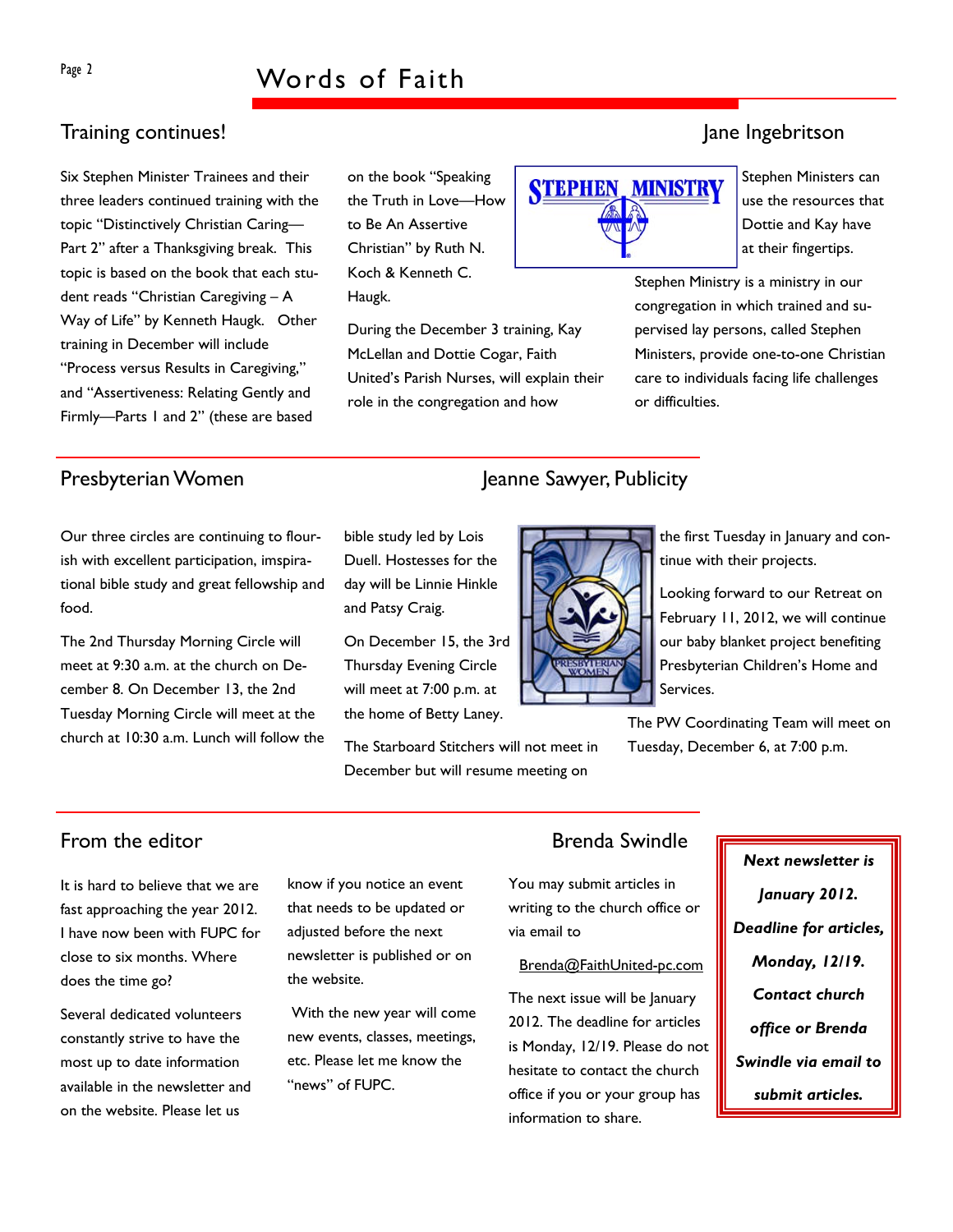# Opportunity to Donate to Worthy Charities

Donating to a charity at Christmastime has become part of the traditions of many families. It is a wonderful way to honor friends and family members and help those who are less fortunate at the same time. Our church helps to support several charities throughout the year including Austin Street Shelter, North

Dallas Shared Ministries, and Presbyterian Children's Homes and Services. This year members of Faith United will also have the opportunity to donate to Heifer International. Information and donation cards will be available at the Family Christmas Dinner on December 10.



## North Dallas Shared Ministries

The average income of NDSM clients this fall was \$800-1200/month. Imagine yourself in their shoes – how could you support your

family on that. NDSM helps by supplying food up to 3 times in a 6 month period, rent or utility assistance once a year if needed, 2 outfits of clothing per person 3 times a year, and they are eligible for our free clinic if they do not have insurance and live in our zip code area. We also have job counselors available each day, income tax assistance during tax season,



3 times a week a counselor is available to help with food stamps and government utility assistance

applications, and every Friday a bag of groceries is provided to any senior or disabled person on a fixed income (around 375 bags per week).

I invite you to come down and look over our operation. Those who have come are amazed at the size and breadth of it. The Dallas Morning News has again chosen NDSM as one of their charities, along with Family Gateway and Austin Street Shelter, which Faith United also supports.

Please consider donating time, goods, and/or money to this worthwhile charity which serves 20 zip codes in the Dallas area and only has  $2\frac{1}{2}$  paid workers, the rest are all volunteers: doctors, nurses, interviewers, counselors, computer people, stockers, order fillers – whatever your talent, there is a place for you.



Members of Faith United Presbyterian Church will have the opportunity to send Christmas greetings to others in the church by adding their own Christmas card to the Christmas bulletin board located in the "long hall". Look for the display just outside the workroom door. Bring your own card, or chose one from those provided, write

### Faith United Christmas Card Terrie Russell & Kay McLellan

your greeting and sign it, then tack it to the board. You may also write your greeting directly onto the board background and add any pictures or stickers that will help convey the message of the season to others. This will be a wonderful way to share the joy of the season with others while saving cards and postage.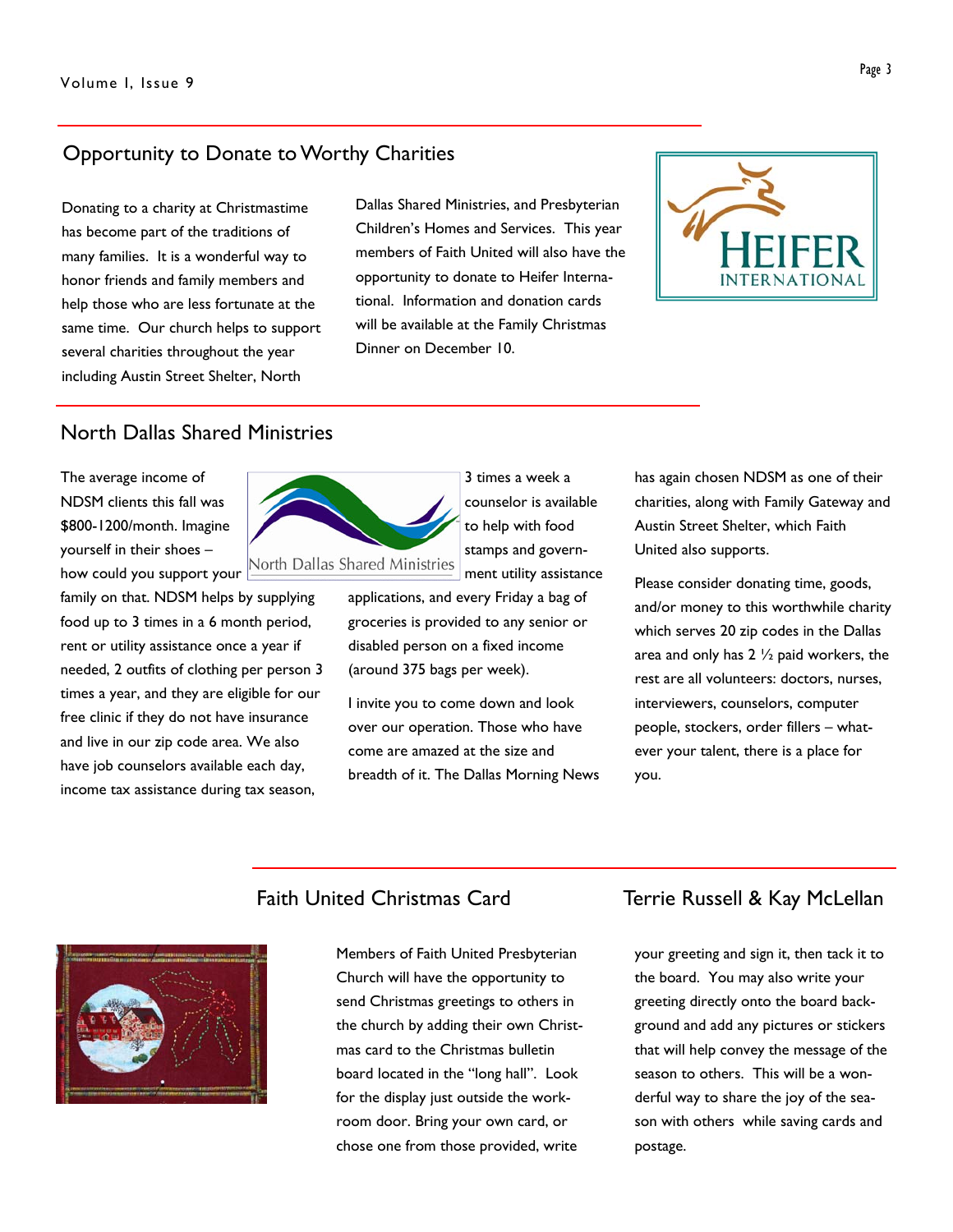# Page 4 Words of Faith

# Word on the Street Ann Walden Ann Walden Ann Walden Ann Walden Ann Walden Ann Walden Ann Walden Ann Walden Ann Walden

Austin Street Centre has undergone management change but we are still scheduled to serve the residents on the first Monday of every month. When we had the garage sale on Josey, the stove and large pots were sold to a local restaurant. This results in a sandwich meal all year unless someone steps up to cook for us. As a result, we need all hands on deck to help: we need 20 people to make 2 loaves of sandwiches plus help supplying all the rest of the meal. An anonymous angel is supplying potato salad and chips. If you have never seen the amazing "campus" at ASC, you need to plan to go some first Monday. Transportation is provided.

Eight from the CSI congregation helped serve the November meal and they are very enthusiastic about this ministry. They supplied food and brought eight gallons of milk which is always well received. I am excited about the interaction of the two congregations (FUPC & CSID) and hope to see more ways we can share God's Grace serving others.

There is always a need for coats, gloves, and blankets this time of the year. If you are doing any fall



cleaning, this would be a great place to recycle. There are empty receipts in a pocket on the Shelter Board for income tax purposes. Bring any of these donations on the first Monday, place them in the area of the coolers, and we will deliver them when we go.

Your continued devotion to the homeless and their needs is proof of God working through you. God Bless your faithfulness.

## Remember our service members! Kay McLellan & Cleo Sherrard

Remember our service members and their families this season by contributing to the Military Ministry. We need your help with the packaging and shipping on December 7 at 10 a.m. There is a list of

needed items on the table in the main hall. You can also donate money for the postage and gift cards. Help us to remember and honor those who sacrifice so much for our freedoms.



# FUPC Family Christmas Party! Church Life Committee



#### **All are welcome!**

On Saturday, December 10, 5 p.m. we will have a Family Christmas Party at FUPC. It will be a pot luck dinner, so bring your favorite pot luck dish to share. Also, bring your favorite holiday dessert and save some for the tasting room! Bring sweets or chocolate concoctions along with a dozen or so copies of the recipe to share. We will have pictures with Santa and sing Christmas Carols. Invite your family, children and/or grandchildren for this joyous occasion.

We are in need of volunteers to help with set-up at 1 p.m. on December 10. Please contact Ann Kirchmeyer if you are able to assist with decorating and setup for this "All-Church" event.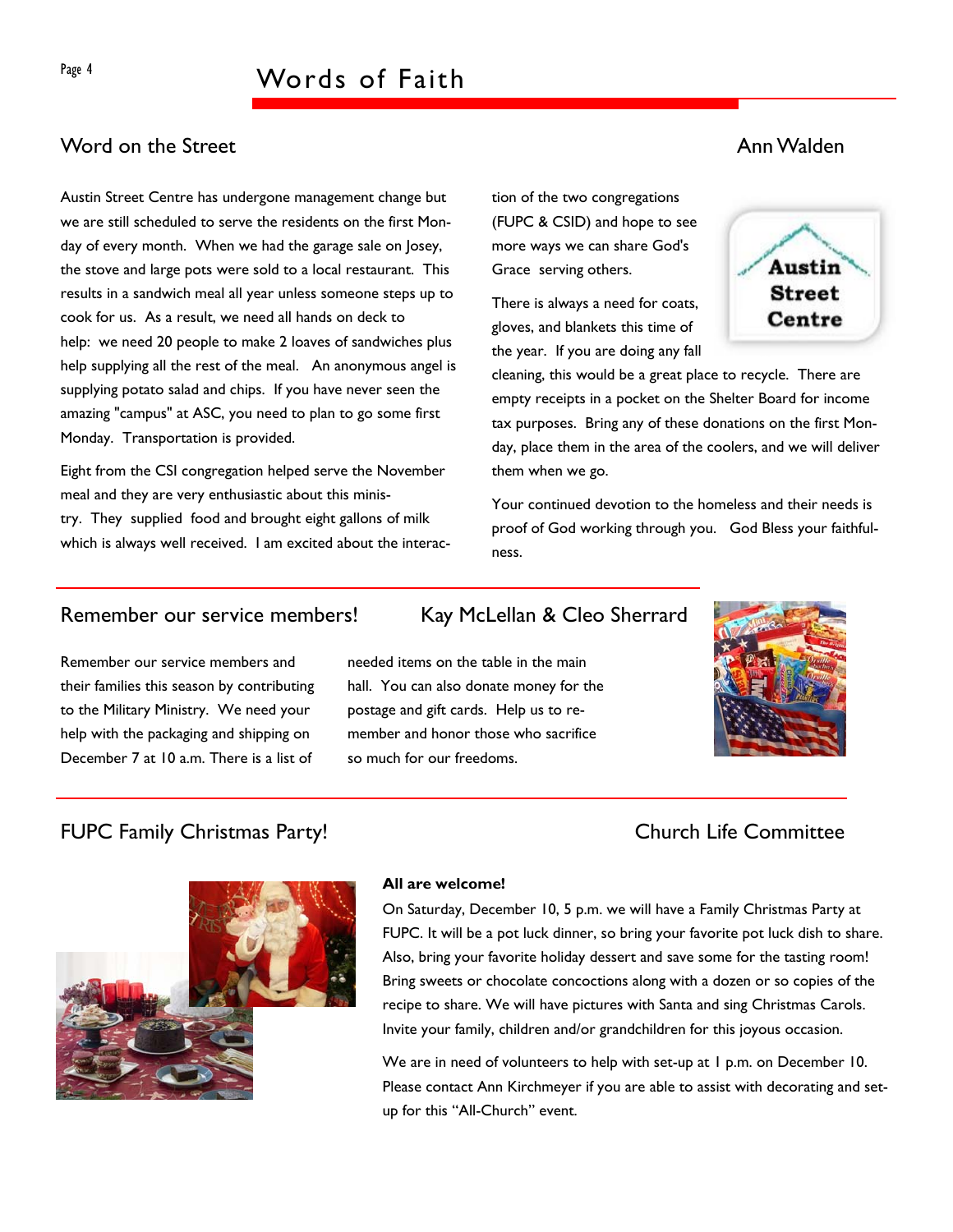# Grand Recycling Festival @ Faith United Scarlett Silva

Saturday, January 7, 2012, 9:00 a.m. to 1:00 p.m. Bring items that you cannot place in the city's recycling bins and are often more difficult to recycle. These items include:

**Electronic products, or "e-recycling"** (all that run on electricity)

**Styrofoam** (Place in bags. Clean Styrofoam that has not contained food will be accepted)

**Paper for shredding** (A truck will shred your paper and you can actually see it shredding through a video screen).

Most e-recycling is free, but there will be fees for items containing cathode ray tubes (\$5 - \$10). Paper will be shredded at \$5 per box, and a \$3 contribution for any amount of Styrofoam you bring to cover the vendor's pick-up fees will be appreciated.

### **NOTE: If you have items other than those listed above, please contact the church office to make sure they will be accepted. Furniture, hazardous waste, and heavy items will be turned away.**



#### *More than recycling at this event!*

**Rummage Sale:** Find treasures at bargain prices.

Give to your community: Nonperishable food items and gently used clothing will be collected for donation to Metrocrest Social Services.

#### **Also, launch of a new discussion course, beginning January 12, 2012**

The recycling festival will kick-off the seven-week discussion course: *Healthy Children—Healthy Planet*. The discussions will be based on readings from the Northwest Earth Institute's publication by the same name. Objectives of the course include to understand how the pervasive effects of advertising, media, and our consumer culture can influence a child's view of the world; to discover ways to create meaningful family times and healthful environments for children; and to explore ways to develop a child's connection to nature, and to foster creativity. The course will take place Thursdays at 7:00 p.m., starting January 12 at Faith United. Please look for the sign-up table at the recycling event. Or, you call the church office at (972) 620-2251 to reserve your place in the discussion group.

**Schedule**: Thursday evenings, starting January 12, 7:00 – 8:00 p.m., with optional brown-bag supper at 6:30 pm. The course runs for seven weeks, with a celebration on the  $8<sup>th</sup>$  week.

**Location**: Faith United Presbyterian Church, 12717 Marsh Lane, Farmers Branch, TX 75234. Meeting room TBD. **Resource**: Session discussions are based on weekly readings from the book Healthy Children-Healthy Planet, published by the Northwest Earth Institute (NWEI). The cost of the book is \$21.

**Your move:** Space is limited. If interested, please register and order your book by December 23. For additional information, please contact Scarlett Silva at scarlettsilva@sbcglobal.net, or Faith United Presbyterian Church, (972) 620-2251.



### **Special Worship Service—Sunday, 12/18/11**

The choir is preparing "Tapestry of Light" for a special worship service on December 18. Plan to attend for a wonderful blend of scripture, worship and music on the 3rd Sunday of Advent.

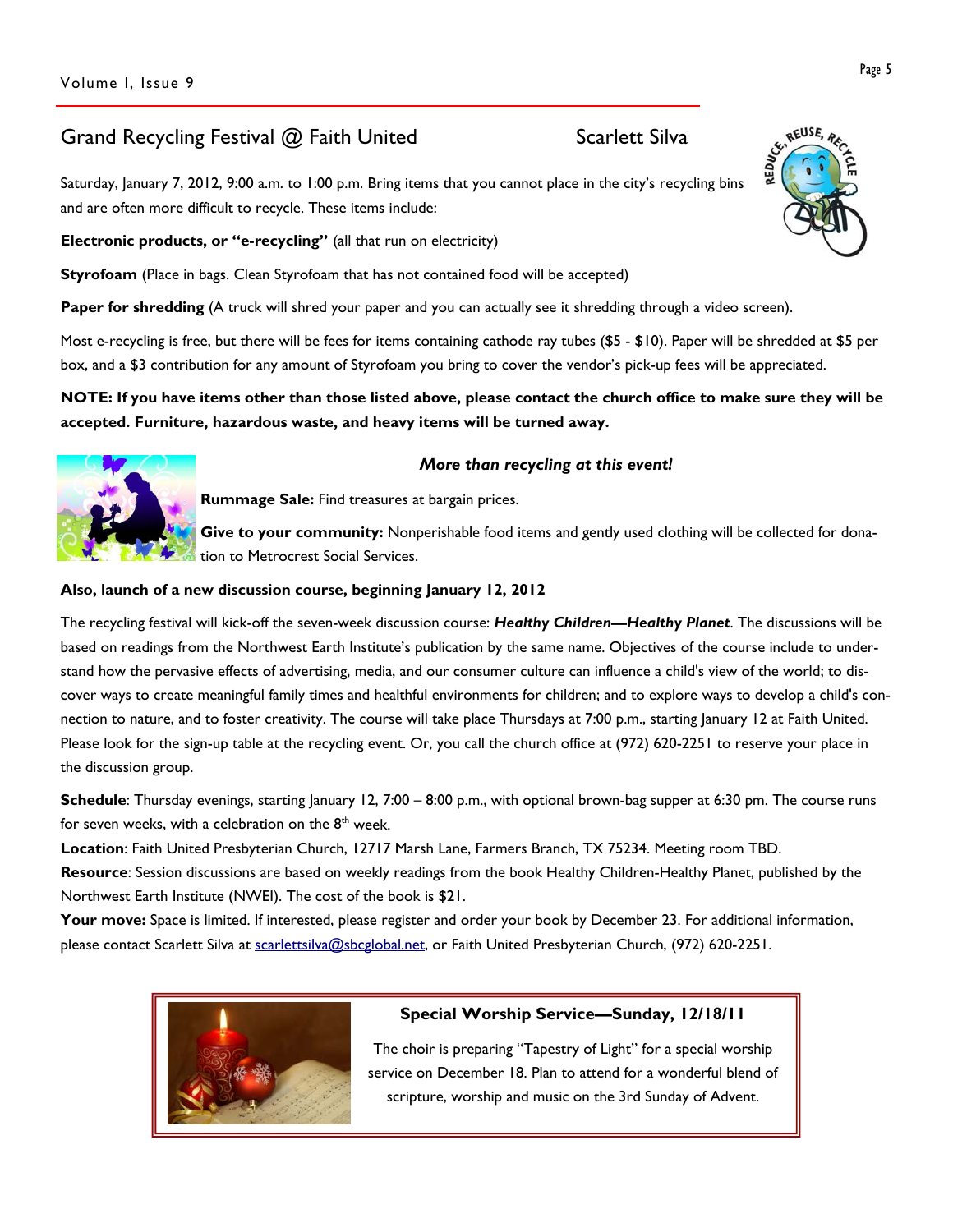# Page 6 Words of Faith

**December 21**  Ray Butler **December 22 ※ Ruth Yost December 23**  Eder Teizeira **December 25**  Trish Nabor **December 26**  Bob Howell Kelli Bechly

# Happy Birthday!

#### **December 1**

\* Steve Laclede

### **December 3**

Ellen Toliver

#### **December 6**

- Robert Lively
- Grant Sedberry

### **December 8**

Bob Hinkle

### **December 12**

- Clay Danford
- Jerry Dunaway

# **December 13**  Miranda Rodriguez

- Don Speigel Bennie Tillack
- **December 16**
- Dena Knight
	- Gail Dunaway
	- **December 17**
	- George Nabor
	- **December 20**
- 

### **Prayers for:**

- Charley Furr
- Eberhard & Kähte Kashuge
- ♥ Pam & John Moynagh
- ♥ Adam Rowden
- ♥ Charles Sooby
- The congregation of FUPC as they experience the wonder of their first Advent season.

### **Rehab/At Home:**

- Phil & Marilyn Beaubien
- ♥ Glenn Craig
- ♥ Harvey & Marian Garoutte
- ♥ Kathie Heffler
- ♥ Ruth Innes
- Ken Quevreaux
- ♥ Don Speigel
- Mary Steinmetz
- 
- **Service Personnel:** 
	- SGT Kevin B. Cuiksa
	- CPT Brian Gaddis
	- **LT Ben Garoutte**
	- Sr A Jaron Garoutte
	- ♥ SPC Chad Manis
	- ♥ 1st LT Joshua Montero
	- **LT COL Thomas Pentecost**
	- SFC Adam Reno
	- Ronnie Rogers
	- ♥ USAF 1st LT Andre Silva
	- LCPL James C. Spencer
	- **SPC David Wheat**
	- Marshall Dobbs
	- David Crossley
	- **Robert Hall**
	- **Andrew Moore**

### **Austin Street Meal—January 2**

The January meal day will be Monday, January 2. Due to the holiday season and the church office being closed on January 2, please plan ahead for your food donation. The additional refrigerator for cold food storage is down the hall from the Fellowship Hall kitchen. Thank you for your faithfulness to the homeless.

*prayer; listen to my cry of supplication. In the day of my trouble I call on you, for you will answer me.*  Psalm 86:6-7

*Give ear, O Lord, to my* 

 Annette Shepard Prayer Concerns

# **December 28**  Louise McKissick **December 31**

Dottie Cogar



# ♥ David Daly ♥ Betty Donoho

- 
- 
- 
- 
- 
- 
- Hugh McWhorter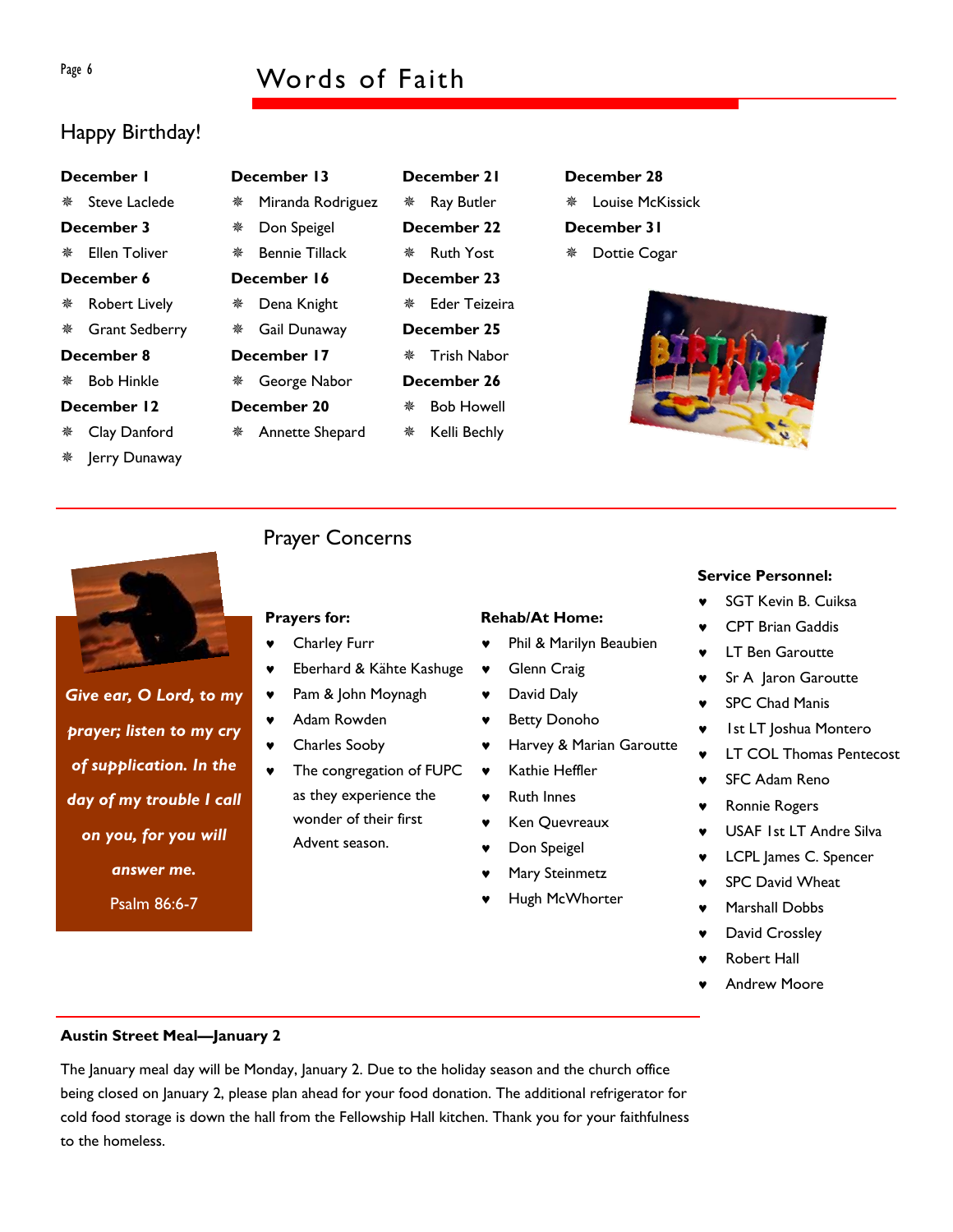# December 2011

| <b>Sun</b>                                                                                                                                                                                                 |  | Mon                                                                                                                                                                                                                      | <b>Tue</b>                                                                                                            | <b>Wed</b>                                   | Thu                                                                                     | Fri            | <b>Sat</b>                                                                                                                                                                         |
|------------------------------------------------------------------------------------------------------------------------------------------------------------------------------------------------------------|--|--------------------------------------------------------------------------------------------------------------------------------------------------------------------------------------------------------------------------|-----------------------------------------------------------------------------------------------------------------------|----------------------------------------------|-----------------------------------------------------------------------------------------|----------------|------------------------------------------------------------------------------------------------------------------------------------------------------------------------------------|
|                                                                                                                                                                                                            |  | Calendar Legend<br>G-21=Community Youth Group<br>GA=Gamblers Anonymous<br>ABA=Anorexic & Bulimics Anonymous<br>OA=Overeaters Anonymous<br>PWCT=Presbyterian Women Coordinating Team<br>CSID=Church of South India Dallas |                                                                                                                       |                                              | 5:00 G-21-Sanctuary<br>6:30 GA-Choir Room<br>7:30 ABA Group-Rm4                         | $\overline{2}$ | 3<br>10:00 Stephen Min.-Lounge<br>11:00 GA-Double Classroom<br>11:00 OA-Rm 4<br>11:00 CSID-Fellowship Rm<br>2:30 CSID Choir-Sanctuary<br>4:30 CSID Children's<br>Christmas Program |
| 4<br>9:00 CSID Worship<br>9:00 FUPC Prayer Time<br>9:30 FUPC Youth class<br>9:30 FUPC Sunday School<br>11:00 CSID Sunday School<br>11:00 FUPC Worship<br>11:00 Good Shepherd<br>2:00 FUPC Reception        |  | 5<br>9:00 Ed's Helpers<br>6:00 Shelter                                                                                                                                                                                   | 6<br>4:00 G-21 music<br>7:00 GA-Choir Room<br>7:00 OA-Fellowship Rm<br>7:00 PWCT                                      | 7<br>10:00 Military Proj.<br>7:00 FUPC Choir | 8<br>9:30 PW Circle<br>5:00 G-21-Sanctuary<br>6:30 GA-Choir Room<br>7:30 ABA Group-Rm4  | 9              | 10<br>8:00 FUPC Work Day<br>10:00 Stephen Min.-Lounge<br>11:00 GA-Double Classroom<br>11:00 OA-Fellowship Rm<br>2:30 CSID Choir-Sanctuary<br>5:00 FUPC Family<br>Christmas Party   |
| П<br>9:00 CSID Worship<br>9:00 FUPC Prayer Time<br>9:30 FUPC Youth class<br>9:30 FUPC Sunday School<br>11:00 CSID Sunday School<br>11:00 FUPC Worship<br>11:00 Good Shepherd<br>12:30 FUPC Session         |  | 12<br>9:00 Ed's Helpers                                                                                                                                                                                                  | 13<br>10:30 PW Circle<br>4:00 G-21 music<br>7:00 GA-Choir Room<br>7:00 OA-Fellowship Rm                               | 4<br>7:00 FUPC Choir                         | 15<br>5:00 G-21-Sanctuary<br>6:30 GA-Choir Room<br>7:00 PW Circle<br>7:30 ABA Group-Rm4 | 16             | 17<br>10:00 Stephen Min.-Lounge<br>11:00 GA-Double Classroom<br>11:00 OA-Fellowship Rm<br>2:30 CSID Choir-Sanctuary<br>6:00 CSID Carol Worship<br>7:00 CSID Carol Meal             |
| 18<br>9:00 CSID Worship<br>9:00 FUPC Prayer Time<br>9:30 FUPC Youth class<br>9:30 FUPC Sunday School<br>11:00 CSID Sunday School<br>11:00 FUPC "Tapestry of<br>Light" Worship<br>11:00 Good Shepherd       |  | 9<br>9:00 Ed's Helpers<br>7:00 Vocal Majority<br>Board Mtg.                                                                                                                                                              | 20<br>4:00 G-21 music practice<br>7:00 GA-Choir Room<br>7:00 OA-Fellowship Rm                                         | 21<br>7:00 FUPC Choir                        | 22<br>5:00 G-21-Sanctuary<br>6:30 GA-Choir Room<br>7:30 ABA Group-Rm4                   | 23             | 24<br>11:00 GA-Double Classroom<br>11:00 OA-Fellowship Rm<br>2:30 CSID Choir-Sanctuary<br>5:00 Christmas Eve Worship                                                               |
| 25<br>9:00 CSID Worship<br>9:00 FUPC Prayer Time<br>9:30 FUPC Youth class<br>9:30 FUPC Sunday School<br>11:00 CSID Sunday School<br>11:00 FUPC Worship<br>11:00 Good Shepherd<br>12:00 CSID Christmas Meal |  | 26<br>9:00 Ed's Helpers<br>Church Office<br>Closed                                                                                                                                                                       | 27<br>4:00 G-21 music practice<br>7:00 GA-Choir Room<br>7:00 OA Fellowship Rm                                         | 28<br>7:00 FUPC Choir                        | 29<br>5:00 G-21-Sanctuary<br>6:30 GA-Choir Room<br>7:30 ABA Group-Rm 4                  | 30             | 31<br>11:00 GA-Double Classroom<br>11:00 OA-Rm 4<br>11:00 CSID-Fellowship Rm<br>2:30 CSID Choir-Sanctuary<br>7:00 CSID Worship<br>8:00 CSID Meal                                   |
| 9:00 CSID Worship<br>9:00 FUPC Prayer Time<br>9:30 FUPC Youth class<br>9:30 FUPC Sunday School<br>11:00 CSID Sunday School<br>11:00 FUPC Worship<br>11:00 Good Shepherd                                    |  | 2<br>9:00 Ed's Helpers<br>6:00 Shelter<br>Church Office<br>Closed                                                                                                                                                        | 3<br>1:00 Starboard Stitchers<br>4:00 G-21 music practice<br>7:00 GA-Choir Room<br>7:00 OA-Fellowship Rm<br>7:00 PWCT | 4<br>7:00 FUPC Choir                         | 5<br>5:00 G-21-Sanctuary<br>6:30 GA-Choir Room<br>7:30 ABA-Group-Rm 4                   | 6              | 7<br>9:00 FUPC Recycle Event<br>10:00 Stephen Min. Lounge<br>11:00 GA Double Classroom<br>11:00 OA Fellowship Rm<br>2:30 CSID Choir Sanctuary                                      |